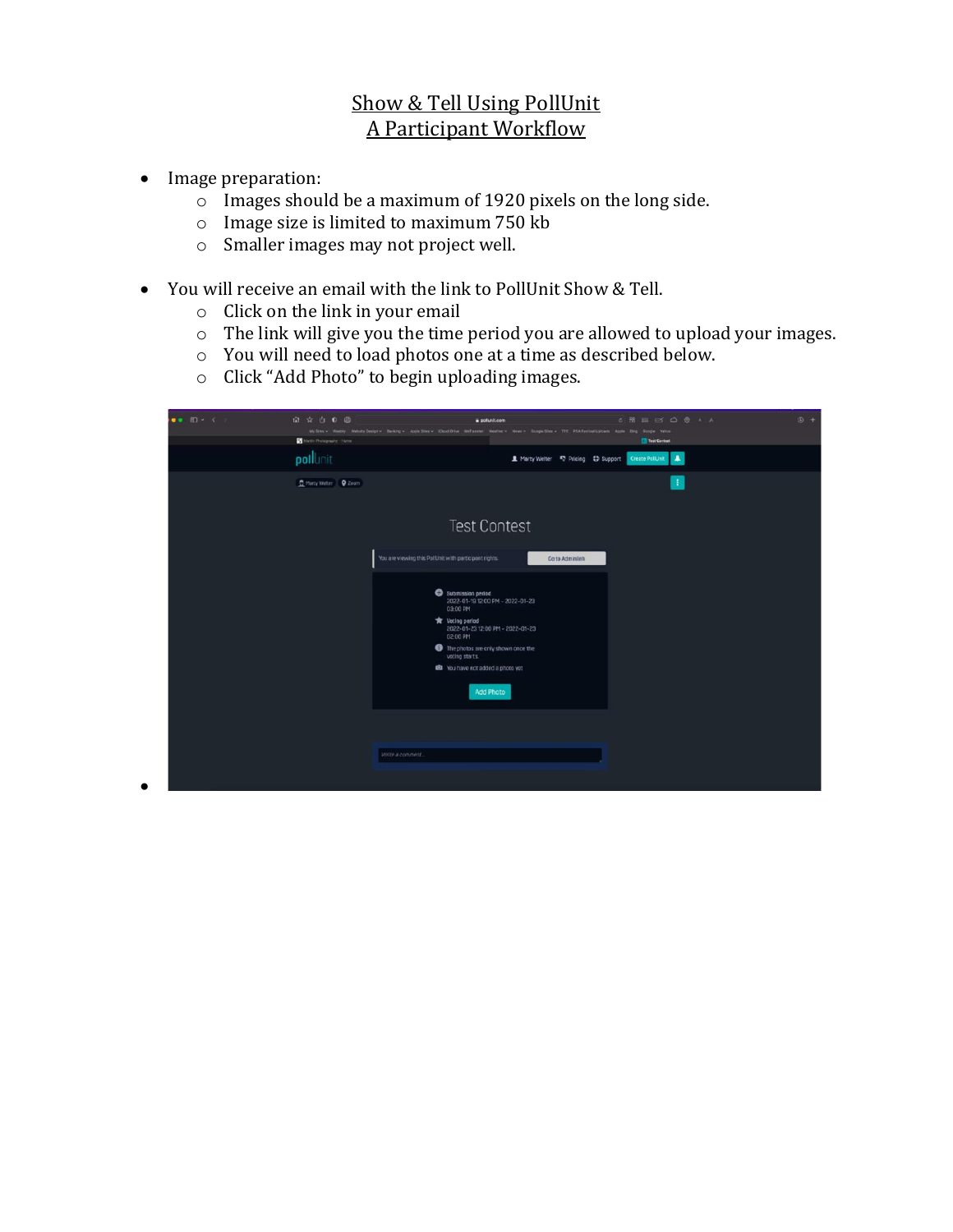| ●● 田 • 台 < > 0 □ □ □ □ □ ☆ ◎               | a pollunit.com                                                                                                                                                | $1 - 1$ , $1 - 2 - 1 - 1$ , $1 - 2 - 1$ , $1 - 2 - 1$ , $1 - 2 - 1 - 1$<br>c 西 + 图 |
|--------------------------------------------|---------------------------------------------------------------------------------------------------------------------------------------------------------------|------------------------------------------------------------------------------------|
|                                            | My Stee - Weeby Webste Design - Bonking - Apolo Stes - Cloud Drive Wellrander Weather - News - Coople Stes - TPE PSA Festival Uploads Apole Bing Google Yahoo |                                                                                    |
| Home   Rural Wisconsin Virtual Camera Club |                                                                                                                                                               | Test Contest                                                                       |
|                                            |                                                                                                                                                               |                                                                                    |
|                                            |                                                                                                                                                               |                                                                                    |
|                                            |                                                                                                                                                               |                                                                                    |
|                                            |                                                                                                                                                               | $\mathbf{x}$                                                                       |
|                                            | Create new Photo                                                                                                                                              |                                                                                    |
|                                            |                                                                                                                                                               |                                                                                    |
|                                            | Seiect file                                                                                                                                                   |                                                                                    |
|                                            | The file size must not exceed 2.0 MB.                                                                                                                         |                                                                                    |
|                                            | $7725e$ <sup>*</sup>                                                                                                                                          |                                                                                    |
|                                            |                                                                                                                                                               |                                                                                    |
|                                            | Yes, I accept the conditions for uploads                                                                                                                      |                                                                                    |
|                                            | Save                                                                                                                                                          |                                                                                    |
|                                            |                                                                                                                                                               |                                                                                    |
|                                            | The number of submissions per participant is limited to 2.                                                                                                    |                                                                                    |
|                                            | You can add 2 more photos.                                                                                                                                    |                                                                                    |
|                                            | You can delete your newly created Photo as long as no one                                                                                                     |                                                                                    |
|                                            | has voted for it.                                                                                                                                             |                                                                                    |
|                                            |                                                                                                                                                               |                                                                                    |
|                                            |                                                                                                                                                               |                                                                                    |
|                                            |                                                                                                                                                               |                                                                                    |
|                                            |                                                                                                                                                               |                                                                                    |

- o Click "Select File" and locate the photo you wish to add.
- o Once you have your file> click "Upload"

•

•

| $\Box$ $\cdot$ $\Box$ $\cdot$<br>0 6 8 8 7 8    | pollunit.com<br>My Sites v Weebly Website Design v Banking v Apple Sites v ICloud Drive Welfansler Weather v News v Google Stes v TPE PSA Festival Uploads Apple Bing Google Yahoo | $c$ $0$ + $38$ |
|-------------------------------------------------|------------------------------------------------------------------------------------------------------------------------------------------------------------------------------------|----------------|
| Home   Rural Wisconsin Virtual Camera Club<br>ø | $\mathbbm{K}$                                                                                                                                                                      | Test Contest   |
|                                                 | Create new Photo                                                                                                                                                                   |                |
|                                                 |                                                                                                                                                                                    |                |
|                                                 | C:\fahepath\Rapid City Photo Fest 20.<br>Select file<br>The file size must not exceed 2.0 MB.                                                                                      |                |
|                                                 | Title*<br>Repid City Photo Fest 2021_0043                                                                                                                                          |                |
|                                                 | Yes, I accept the conditions for uploads<br>Save                                                                                                                                   |                |
|                                                 |                                                                                                                                                                                    |                |
|                                                 | The number of submissions per participant is limited to 2.<br>You can add 2 more photos.                                                                                           |                |
|                                                 | You can delete your newly created Photo as long as no one<br>has voted for it.                                                                                                     |                |
|                                                 |                                                                                                                                                                                    |                |

- o Give Image a Title that starts with your three initials and then a number. ■ i.e., Nancy Ann Johnson would be NAJ-1
- o Insert your name as "Photographer"
- o Accept the Conditions> Save
- To add another photo, repeat the above steps and increase the number following your initials.
- Remember, while you can add up to ten (10) photos, if you are wanting feedback from members, please limit your submissions to two or three photos.